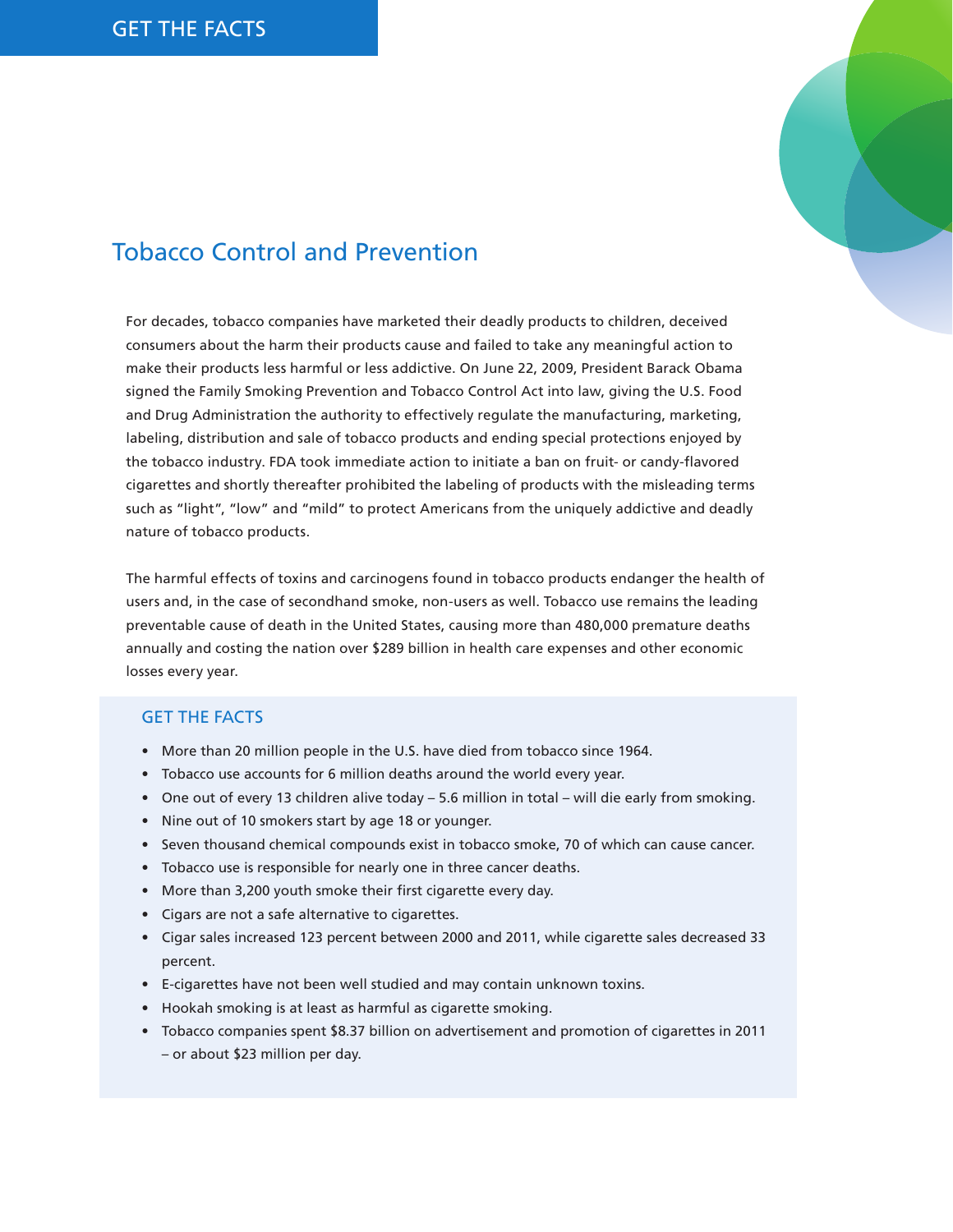## APHA Supports

**Expansion and implementation of FDA's regulatory authority.** While the Tobacco Control Act grants FDA regulatory authority over all tobacco products, Congress only required FDA to regulate cigarettes, smokeless tobacco and roll-your-own tobacco. FDA must issue a final rule to close loopholes and assert authority over the other tobacco and similar products.

- • APHA supports FDA's proposed rule that would extend their authority to include all tobacco and similar products such as cigars, dissolvable tobacco products, electronic cigarettes and hookahs, and [calls](http://apha.org/~/media/files/pdf/advocacy/testimony%20and%20comments/140807_deeming.ashx) on FDA to swiftly issue a final deeming rule.
- • Tobacco companies challenged the cigarette pack graphic warning label requirement in two separate legal cases, interrupting the application of the warning labels and requiring FDA to conduct further research and propose an alternative approach. APHA calls on FDA to quickly issue a new graphic warning rule and labels.
- • APHA urges federal action requiring child-proof packaging of liquid nicotine, a highly toxic substance that is used to refill electronic cigarettes.
- APHA supports the strongest possible tobacco control measures in trade agreements to prevent tobacco companies from influencing, undermining and subverting effective tobacco control policies.

**Elimination of tobacco marketing to youth.** According to the 2014 surgeon general's report, "the evidence is sufficient to conclude that advertising and promotional activities by the tobacco companies cause the onset and continuation of smoking among adolescents and young adults."

- • APHA calls for the elimination of tobacco product placement in feature films below an R-rating.
- • APHA urges FDA to establish regulations that hold e-cigarettes to the same marketing and advertising rules as conventional tobacco cigarettes.

**Tobacco-free initiatives.** There is no safe level of exposure to secondhand smoke. Secondhand smoke causes more than 7,300 lung cancer deaths among non-smoking adults each year in the U.S. Many states have recognized the public health benefits of smoke-free laws – 24 states, the District of Columbia and Puerto Rico have smoke-free laws in effect that require 100 percent smoke-free workplaces, restaurants and bars. The Pro-Children Act of 1994, now part of the No Child Left Behind Act, prohibits smoking in indoor facilities regularly used for kindergarten, elementary, or secondary schools, or library services. In recognizing that tobacco products do not have a place in a setting that serves as a health care resource, Target, Wegmans and CVS Health have all removed tobacco products from their shelves, and a number of localities have passed ordinances to prohibit the sale of tobacco products in pharmacies.